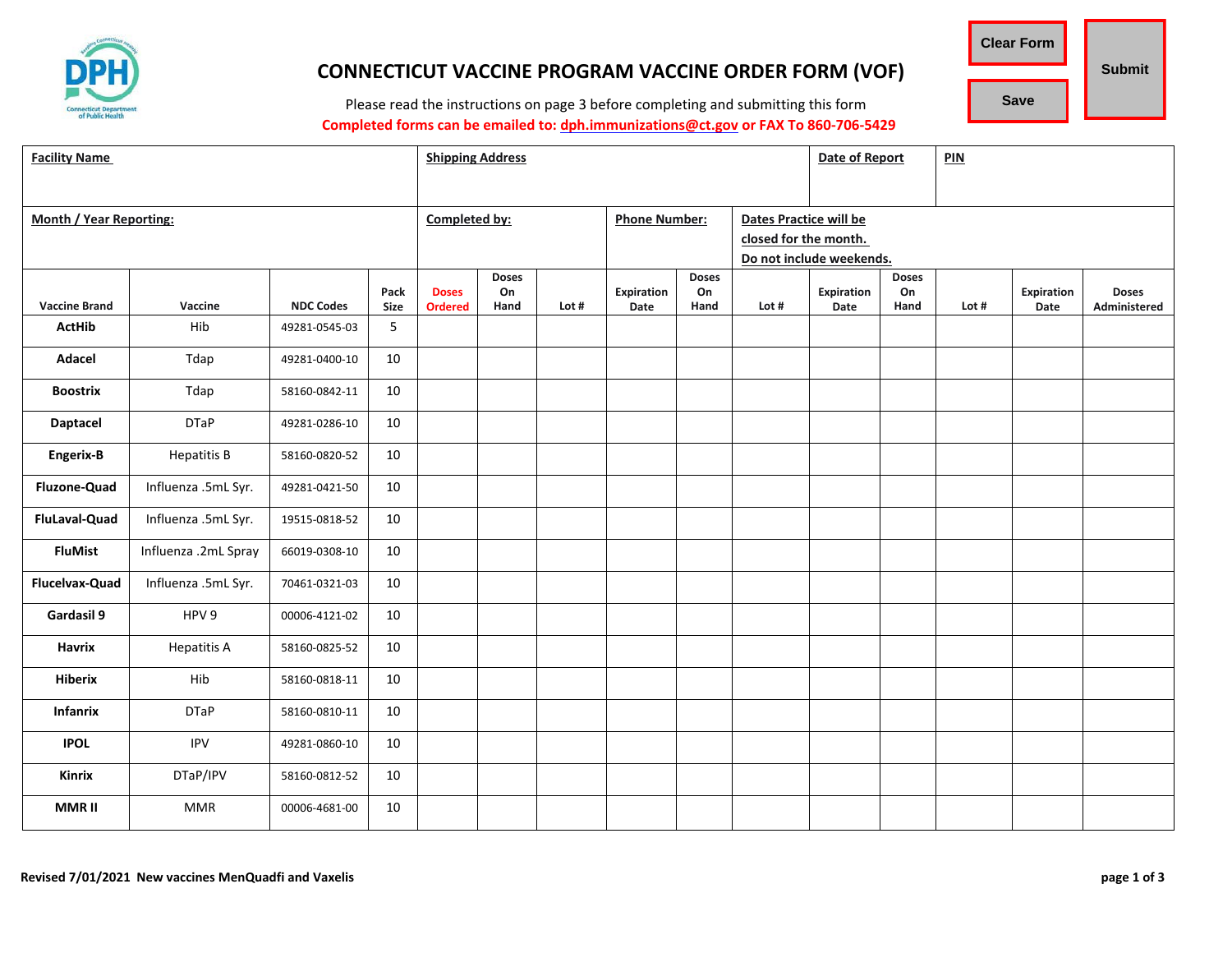| <b>Facility Name</b>                        |                        |                  |              |                                | <b>Shipping Address</b>    |       |                           |                            |       |                    |                            | PIN   |                           |                              |
|---------------------------------------------|------------------------|------------------|--------------|--------------------------------|----------------------------|-------|---------------------------|----------------------------|-------|--------------------|----------------------------|-------|---------------------------|------------------------------|
|                                             |                        |                  |              |                                |                            |       |                           |                            |       |                    |                            |       |                           |                              |
| <b>Vaccine Brand</b>                        | Vaccine                | <b>NDC Codes</b> | Pack<br>Size | <b>Doses</b><br><b>Ordered</b> | <b>Doses</b><br>On<br>Hand | Lot # | <b>Expiration</b><br>Date | <b>Doses</b><br>On<br>Hand | Lot # | Expiration<br>Date | <b>Doses</b><br>On<br>Hand | Lot # | <b>Expiration</b><br>Date | <b>Doses</b><br>Administered |
| <b>MenQuadfi</b><br>$^{\ast}$ NEW $^{\ast}$ | MCV4                   | 49281-0590-05    | 5            |                                |                            |       |                           |                            |       |                    |                            |       |                           |                              |
| Menactra                                    | MCV4                   | 49281-0589-05    | 5            |                                |                            |       |                           |                            |       |                    |                            |       |                           |                              |
| Menveo                                      | MCV4                   | 58160-0955-09    | 5            |                                |                            |       |                           |                            |       |                    |                            |       |                           |                              |
| Pediarix                                    | DTaP/IPV/Hep B         | 58160-0811-52    | 10           |                                |                            |       |                           |                            |       |                    |                            |       |                           |                              |
| Pedvax                                      | Hib                    | 00006-4897-00    | 10           |                                |                            |       |                           |                            |       |                    |                            |       |                           |                              |
| Pentacel                                    | DTaP/IPV/Hib           | 49281-0511-05    | 5            |                                |                            |       |                           |                            |       |                    |                            |       |                           |                              |
| Prevnar 13                                  | <b>PCV 13</b>          | 00005-1971-02    | 10           |                                |                            |       |                           |                            |       |                    |                            |       |                           |                              |
| ProQuad                                     | <b>MMRV</b>            | 00006-4171-00    | 10           |                                |                            |       |                           |                            |       |                    |                            |       |                           |                              |
| Quadracel                                   | DTaP/IPV               | 49281-0562-10    | 10           |                                |                            |       |                           |                            |       |                    |                            |       |                           |                              |
| Recombivax                                  | <b>Hepatitis B</b>     | 00006-4981-00    | 10           |                                |                            |       |                           |                            |       |                    |                            |       |                           |                              |
| Rotarix                                     | Rotavirus              | 58160-0854-52    | 10           |                                |                            |       |                           |                            |       |                    |                            |       |                           |                              |
| Rotateq                                     | Rotavirus              | 00006-4047-41    | 10           |                                |                            |       |                           |                            |       |                    |                            |       |                           |                              |
| <b>Td Vaccine</b>                           | Td                     | 13533-0131-01    | $\mathbf{1}$ |                                |                            |       |                           |                            |       |                    |                            |       |                           |                              |
| <b>Tenivac</b>                              | Td                     | 49281-0215-10    | $\mathbf{1}$ |                                |                            |       |                           |                            |       |                    |                            |       |                           |                              |
| Vaqta                                       | <b>Hepatitis A</b>     | 00006-4095-02    | 10           |                                |                            |       |                           |                            |       |                    |                            |       |                           |                              |
| Varivax                                     | Varicella              | 00006-4827-00    | 10           |                                |                            |       |                           |                            |       |                    |                            |       |                           |                              |
| <b>Vaxelis</b><br>$*$ NEW $*$               | DTaP/IPV/HiB/<br>Hep B | 63361-0243-10    | 10           |                                |                            |       |                           |                            |       |                    |                            |       |                           |                              |
| <b>Bexsero</b>                              | Meningococcal B        | 58160-0976-20    | $\mathbf{1}$ |                                |                            |       |                           |                            |       |                    |                            |       |                           |                              |
| Trumenba                                    | Meningococcal B        | 00005-0100-10    | 10           |                                |                            |       |                           |                            |       |                    |                            |       |                           |                              |
| Pneumovax<br>$23*$                          | PPSV23                 | 00006-4837-03    | $\mathbf{1}$ |                                |                            |       |                           |                            |       |                    |                            |       |                           |                              |